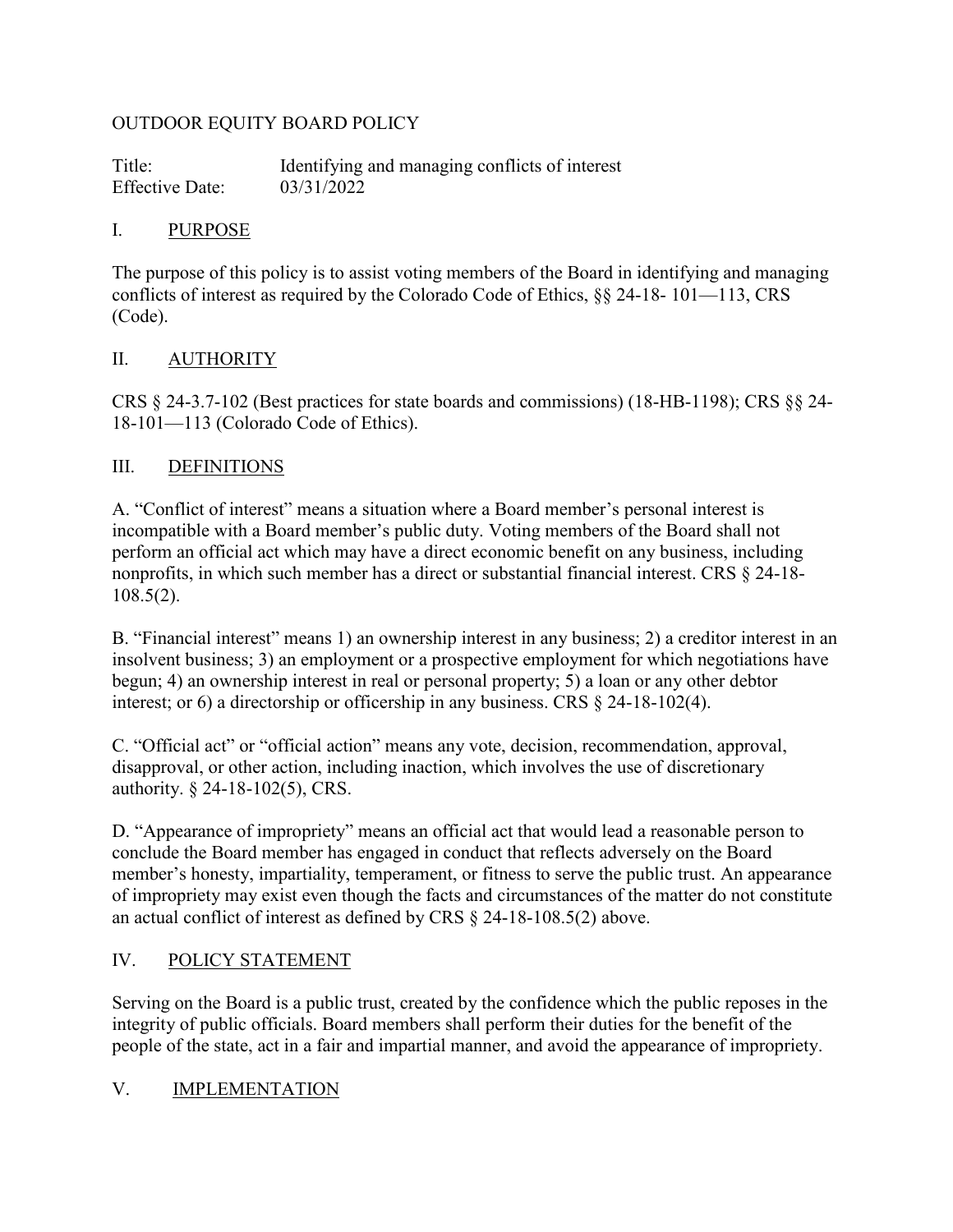## **A. Self-Recusal**

Board members must recuse themselves if they believe they have an actual conflict of interest as defined by CRS § 24-18-108.5(2) above.

Board members may also recuse themselves if they believe their participation would give rise to an appearance of impropriety.

Self-recusal should occur prior to any substantive discussion on an action item or as soon thereafter as the Board member perceives an actual conflict of interest or appearance of impropriety. The Board member need not disclose the legal or factual bases for their recusal. After recusing themselves, the Board member must not participate in the proceeding in any way, including deliberations.

## **B. Disclosure to Board**

If a Board member has an ethical concern, the Board member may disclose the basis for such concern to the Board before any substantive discussion in the proceeding occurs, or as soon thereafter as possible. Provided an actual conflict of interest as defined by CRS § 24-18-108.5(2) above is not at issue, the Board member may continue to participate in the proceeding after such disclosure.

# **C. Disqualification**

If a Board member discloses a perceived conflict of interest of any sort, but does not recuse themselves, any other voting Board member may make a motion to disqualify such Board member. The motion to disqualify, if approved, is binding and such Board member shall not participate in the proceeding in any way, including deliberations.

## **D. Rule of Necessity**

Notwithstanding the foregoing, if recusal of the Board member(s) in question would result in the loss of a quorum of five voting Board members, the Board members(s) may participate, in spite of a conflict of interest, if they have complied with the disclosure requirements set forth in Section E below.

## **E. Disclosure to Secretary of State**

Prior to acting in a manner which may impinge on the Board member's fiduciary duty and the public trust, any Board member may disclose the nature of their private interest to the Secretary of State.

Such disclosure must be in writing, list the amount of the Board member's financial interest, if any, the purpose and duration of their services rendered, if any, and the compensation received for the services or such other information as is necessary to describe their interest. If the Board